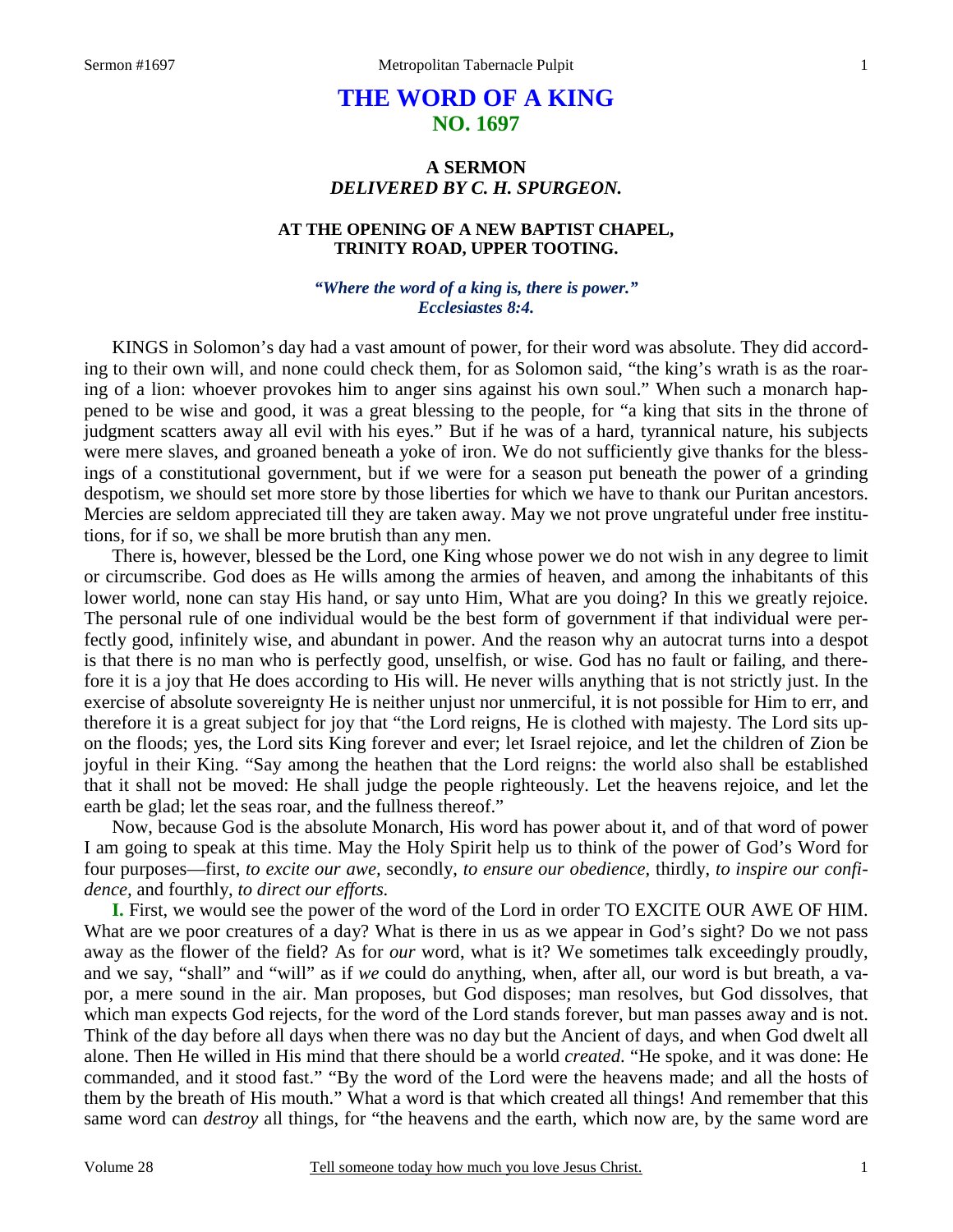kept in store, reserved unto fire against the Day of Judgment and perdition of ungodly men." If He were but to speak, all things that are would melt away as a moment's foam dissolves into the wave that bears it, and is lost forever. "You turn man to destruction; and say, Return, you children of men," and at that irresistible word man's spirit returns to God who gave it, and his body disintegrates into dust.

 When the Lord created He used no hand of cherubim or seraphim. All that we read in the sublimely simple record of Genesis is, "God said, let there be," and there was. His word accomplished all, and when He wills to destroy one man or a million, His word is able to work His will. What a mighty word was that which in one night cut off the host of Sennacherib, and slew the first-born of Egypt! The word of the Lord commanded the floods, and they drowned a guilty world, and that same word rained fire from heaven upon Sodom and Gomorrah. Even so in the last day, when the word shall go forth from Him, He shall shake not only the earth, but also heaven, and at His word of power both heaven and earth shall flee away. Great God, we do adore You, for You are both Creator and Destroyer by Your word!

 Think how *God's word both makes alive and kills.* He promised Abraham that he should have a seed in which all the nations of the earth should be blessed. It seemed impossible that there should come from him a son that should be the founder of a race—his body was dead, and Sarah was old—yet God in due time made them to laugh, for Isaac was born into the house. "The Lord sets the solitary in families." "He makes the barren woman to keep house, and to be a joyful mother of children." It is the Lord who makes alive, and equally is it the Lord who kills. It only needs God to will it and the pestilence lays men low in heaps, like the grass of the meadow when the mower's scythe has passed over it. The Lord has but to call for pestilence or war, and myriads of men are laid low. If He wills to chasten by famine, He calls for devouring insects, and they invade the land. And this Joel attributes to the word of Jehovah, when He says, "And the Lord shall utter His voice before His army; for His camp is very great: for He is strong that executes His word: for the day of the Lord is great and very terrible; and who can abide it?" Oh, how we ought to worship You, You dread Supreme, upon whose word life and death are made to hang!

 I might in another division of this part of my subject remind you of the power which attends both *His promises,* and *His threats.* God has never promised without performing in due time to the last jot and tittle. Has He said, and shall He not do it? Has He commanded, and shall it not come to pass? The gifts and calling of God are without repentance; He turns not from His covenant engagements, and swerves not from the performance of His word. Those that have resisted Him have found His threats to be true also. Let Pharaoh confess how the plagues followed fast upon the word of the Lord till even his stout heart was melted within him. Men have gone on for a while resisting God, and in their pride they have laughed Him to scorn, but by and by He has spoken to them in His wrath, and vexed them in His hot displeasure. Who can stand against this terrible God, whose word overthrows the mighty, and casts the proud beneath His feet?

*There is power in God's Word to foretell,* so that, when He tells what is to be in the future, we know that it shall come to pass. "Seek you out of the book of the Lord, and read: no one of these shall fail, none shall want her mate." Thus says the Lord, "I have spoken it, I will also bring it to pass; I have purposed it, I will also do it." In the word of the Lord *there is also power to predestinate* as well as to foretell, so that what He decrees is fixed and certain. "There are many devices in a man's heart; nevertheless the counsel of the Lord, that shall stand." The Lord has said it, "My counsel shall stand, and I will do all My pleasure." Let this be your joy today, that whatever is promised of the latter day, and of the glory that is to be revealed, is sure to come to pass, for the mouth of the Lord has spoken it. It seems impossible that the heathen should ever be the Lord's, or that the uttermost parts of the earth should be Christ's possession, but it will be, for the King has said it, and "Where the word of a king is, there is power." We fear that the time will never arrive when peace shall reign through all the world, and when men shall hang the helmet in the hall, and study war no more; but the vision of faith shall yet become a fact, for "Where the word of a king is, there is power." He spoke of old of Edom and Moab, Philistia and Ammon, Nineveh and Babylon, Greece and Rome, and whatever He has spoken has been fulfilled. Not one word of the prophecies of Daniel and Ezekiel has failed of its accomplishment, and we may be sure that not one glorious vision of the seer of Patmos will remain a dream. Let us worship the great Ordainer, Benefactor, and Ruler, who's every word, is the word of a king, in which there is power—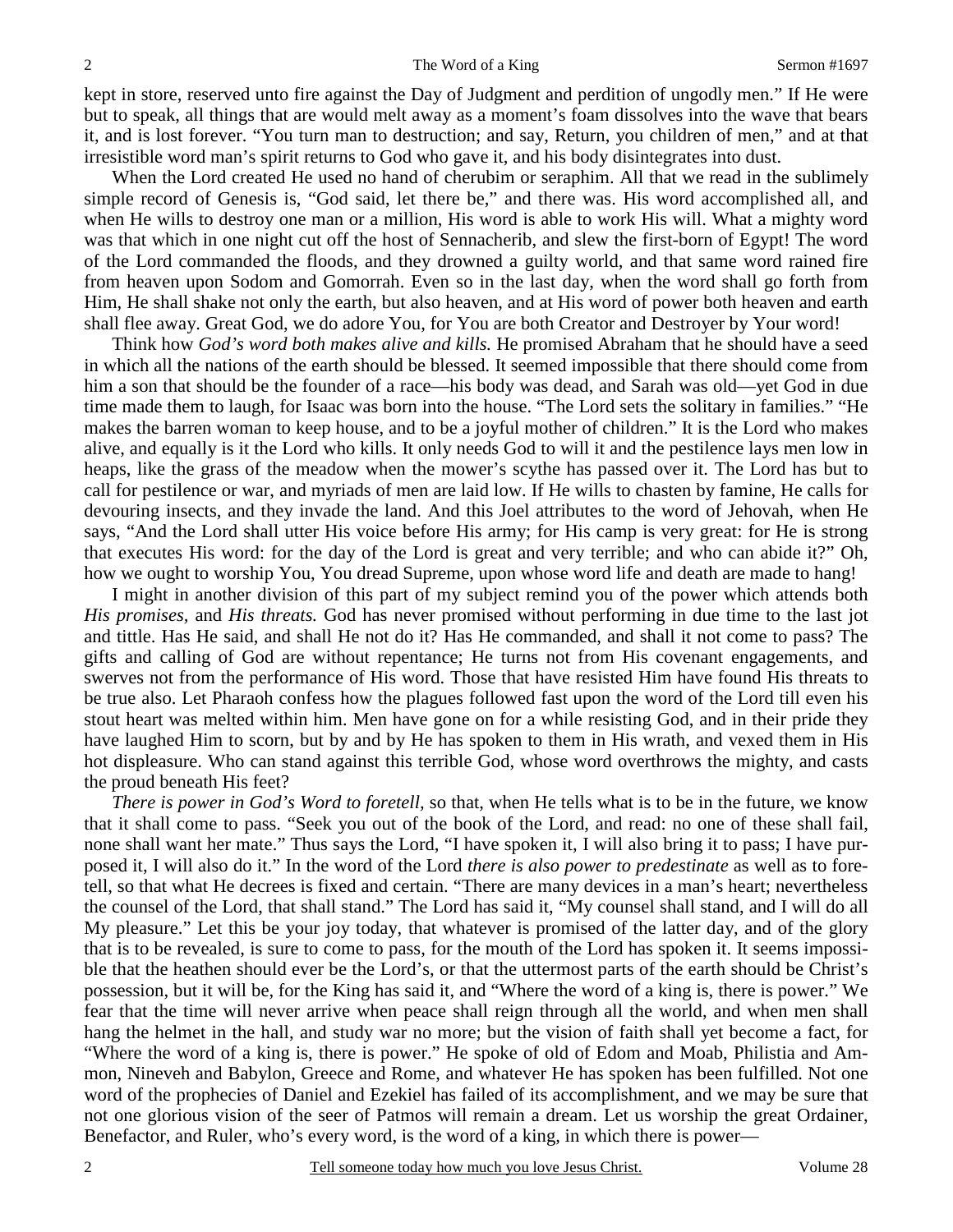#### Sermon #1697 **Sermon #1697** The Word of a King 3

## *"His very word of grace is strong As that which built the skies The voice that rolls the stars along Speaks all the promises."*

**II.** Secondly, we would think of the power of God's Word in order TO ENSURE OUR OBEDI-ENCE TO IT. Whenever God gives a word of command it comes to us clothed with authority, and its power over our minds should be immediate and unquestioned. I hope that in laying the foundation of the spiritual building that is to be erected in connection with this place, you will take care to do it according to the directions of the Divine statute-book. One is our Master, even Christ, and we have to do our Master's will, not our own. Some Christian people do not view the authority of God's Word as paramount, but consult human leaders or their preferences. This is to begin with the word of man, a weak and sandy foundation, I beseech you do not so. To Christians the Word of God is the only rule of faith and practice. Our doctrine is of authority because it is God's Word, and for no other reason. Our ordinances are valid because instituted by God's Word; they are idle ceremonies if they are not so commanded. All the rites, rules, and regulations of man are of no value. The book of human decrees is not to be regarded in the church of Christ. You may put in the front of it, "printed by authority," but to the church of Christ it has no authority. You may adopt a creed as the standard of any particular church, but that gives it no authority to bind the conscience. It may be authorized by princes, bishops, and holy men, but where it differs from the word of the Lord, or adds thereto, it is to the children of God as a puff of wind. The sole authority in the church is Christ Himself. He is the Head of His church, and His word is the only authority by which we are ruled, for "where the word of a king is, there is power," but all are usurpers who act as lords in the church, where Jesus alone is Master and Lord. Christians should more diligently search the word to find out what the will of the Lord is on all matters affecting their everyday life. A loyal subject of the great King wants to know what the King would have him do. When he knows it, it is not for him to question or to quibble, but to obey. Brethren, let us obey in all things the King's word, and give to His holy word the honor that it justly claims, for "where the word of a king is, there is power." Every precept that He gives He intends us to keep, He does not ordain it that we may question it; He commands that we may obey.

 Let me refer you to what Solomon says in the second verse of this chapter, *"I counsel you to keep the king's commandments."* This is admirable counsel for every Christian. If the commandment were of men, even the wisest of men, we might break it, and perhaps do right in breaking it. But if they are of the King who gives the command, even the Lord Jesus Christ, who is the King in Zion, then the advice of the Preacher is wise and weighty—"I counsel you to keep the king's commandment." Perhaps some of you would ask me this afternoon, "What is the best course for me to pursue in certain difficult cases?" "I counsel you to keep the King's commandment." "But I am a young man just beginning life, and may get into trouble if I am rigidly scrupulous in doing that which is right." "I counsel you to keep the King's commandment." "But at this present time I may lose my job if I keep *all* His statutes. Could I not wink rather hard and forget one of the commandments for a little while?" "I counsel you to keep the King's commandments." If He is a King, then it is a solemn hazard to your soul if you come short of the least of His commandments. Remember that one treason makes a traitor; one leak sinks a ship; one fly spoils the whole box of ointment. He that bought us with His blood deserves to be obeyed in all things with all our heart, and mind, and soul and strength. Such a King as we have ought never to hear us ask the reason why He commands, but we should be like the brave men of Balaclava, of whom the poet said—

> *"Theirs not to reason why, Theirs not to make reply, Theirs but to dare and die."*

 Solomon goes on to say, *"Be not hasty to go out of his sight."* There is such power in God's Word that I would have you also obey this precept, and seek to remain in His presence. Some of His people seek to get away from their Lord instead of keeping close to Him. So little do they delight in communion with their God that they seem to say, "Where shall I go from Your Spirit? Or where shall I flee from Your presence?" Did it never happen to you as it did to Jonah, when he felt he had to go to Tarshish,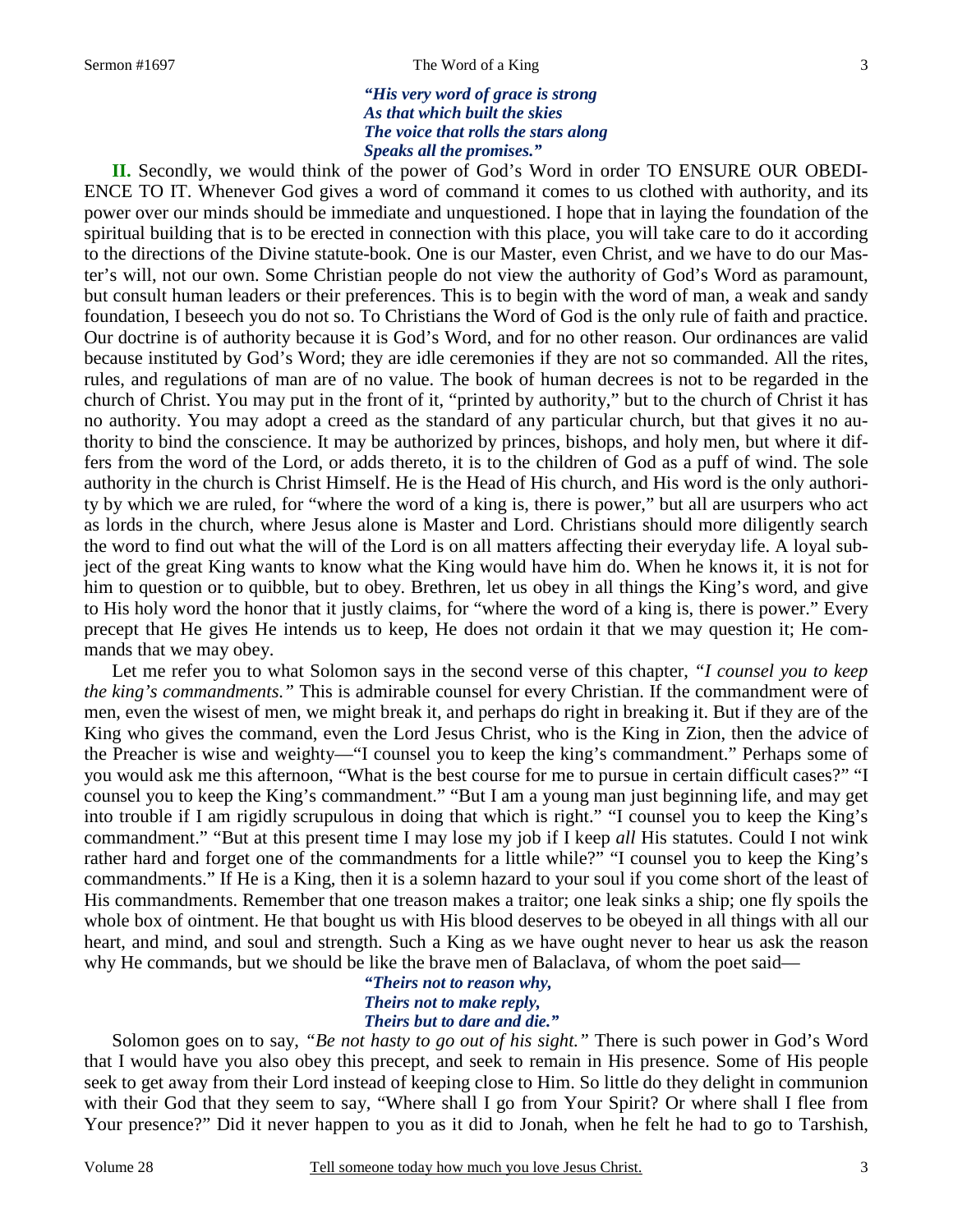though the Lord told him to go to Nineveh? He did not want such a large field of labor, such an anxious and unrewarding post of duty. He would rather go to a village station, or to a seaside place. For a time he believed that providence helped him, for he found a ship going to Tarshish. There are many devils' providences which make sin easy and obedience difficult. The precept, not the providence, is the rule of duty. The providence which gave Judas the opportunity to sell his Master did not excuse that son of perdition. "So he paid the fare thereof, and went down into it, to go with them unto Tarshish from the presence of the Lord." Alas, poor Jonah! To be thus eager to run counter to the word of a King! I remember how I felt when first in London. I could not endure the horrible wilderness of bricks by which I was surrounded. I sighed for the green fields and the fresh air, and longed to get back to my country charge. But this kind of self-indulgence will not do. "Where the word of a king is, there is power," and wherever the King sends you, you must go, and go without questioning. If He should send you to preach at the gates of hell, go and preach there. "Be not hasty to go out of His sight," for if you get out of the sight of the King, if you no longer wait in His blessed presence, depend upon it, like Jonah, you will fall into trial, tempest, sinking, and terror. There may be no whale to swallow you, and cast you up, again, they are not as plentiful now as they were then, and you may not be delivered so easily as Jonah. Keep in the Lord's presence and favor, no matter where you may have to go in order to do so. Walk in communion with Christ in whatever path He may point out to you. Never mind how rough it is. Do not imagine it is the wrong road because it is so rough; rather reckon it to be right because it is rough, for seldom do smoothness and rightness go together. Oh, to abide in Christ the Word, and to have His word abiding in us!

 Solomon then says, *"Stand not in an evil thing."* There is such power in the Word of God that He can readily destroy you, or heavily chastise you, therefore be quick to amend, and "stand not in an evil thing." Repent, obey, submit, confess, and seek pardon at once. He who is a courtier in a king's court, if he offends against his sovereign, or does anything disgraceful, apologizes, and trusts that he will not so offend any more, and oh, you child of God, if at any time you shall offend against your gracious Sovereign, and He frowns on you, humble yourself, for His stroke is heavy. "Be you not as the horse, or as the mule, which have no understanding: whose mouth must be held in with bit and bridle." Have a tender mouth, let God guide you with His eye, let a word be enough for you, do not need a bit or bridle. I wish we all had great tenderness of conscience. We should tremble at God's Word, and humble ourselves in the dust before Him, praying to be cleansed by His grace. If a person wished to practice deeds of infamy, he would not do it in the Queen's audience room, especially if her eyes were fixed upon him. And so sin should be impossible to a believer who lives in the presence of the King, in whose word there is power. Will you offend Him to His face, and slight Him in His own courts? No, yield yourself to His mercy, and let your holy life prove that His word has power over your heart and conscience.

**III.** And now, thirdly, TO INSPIRE OUR CONFIDENCE, let us think that "where the word of a king is, there is power." If there is *a heart here that is seeking mercy,* if you can go before God with such a promise as this in your mouth, "Let the wicked forsake his way, and the unrighteous man his thoughts: and let him return unto the Lord, and He will have mercy upon him; and to our God, for He will abundantly pardon"—that word of His is not a mere sound, there is the power of truth in it. If you do what He there bids you do, you shall find that He can and will abundantly pardon. Whatever sins you have committed, though they are too many to count, and too awful to mention, if you will come and trust yourself with Jesus Christ, God's Word is that you shall be saved, and saved you shall be. "He that believes on Him is not condemned." "He that believes on the Son has everlasting life." Come and plead these words now, you who feel your sinfulness, and you shall prove in your joyful experience that they are the power of God unto salvation. Even the very worst may come and plead the promises, and they shall obtain immediate pardon and full forgiveness, and their soul shall know it because of the sweet peace that comes from forgiven sin.

 Do you tell me that *you cannot conquer your evil passions and corrupt desires?* Here is a promise from the word of the Lord, "From all your filthiness, and from all your idols, will I cleanse you. A new heart also will I give you, and a new spirit will I put within you." Now come and plead these precious promises, there is power in them, they are the words of a King, and if you plead them at the mercy seat, you shall become a new creature in Christ Jesus. Old things shall pass away. All things shall become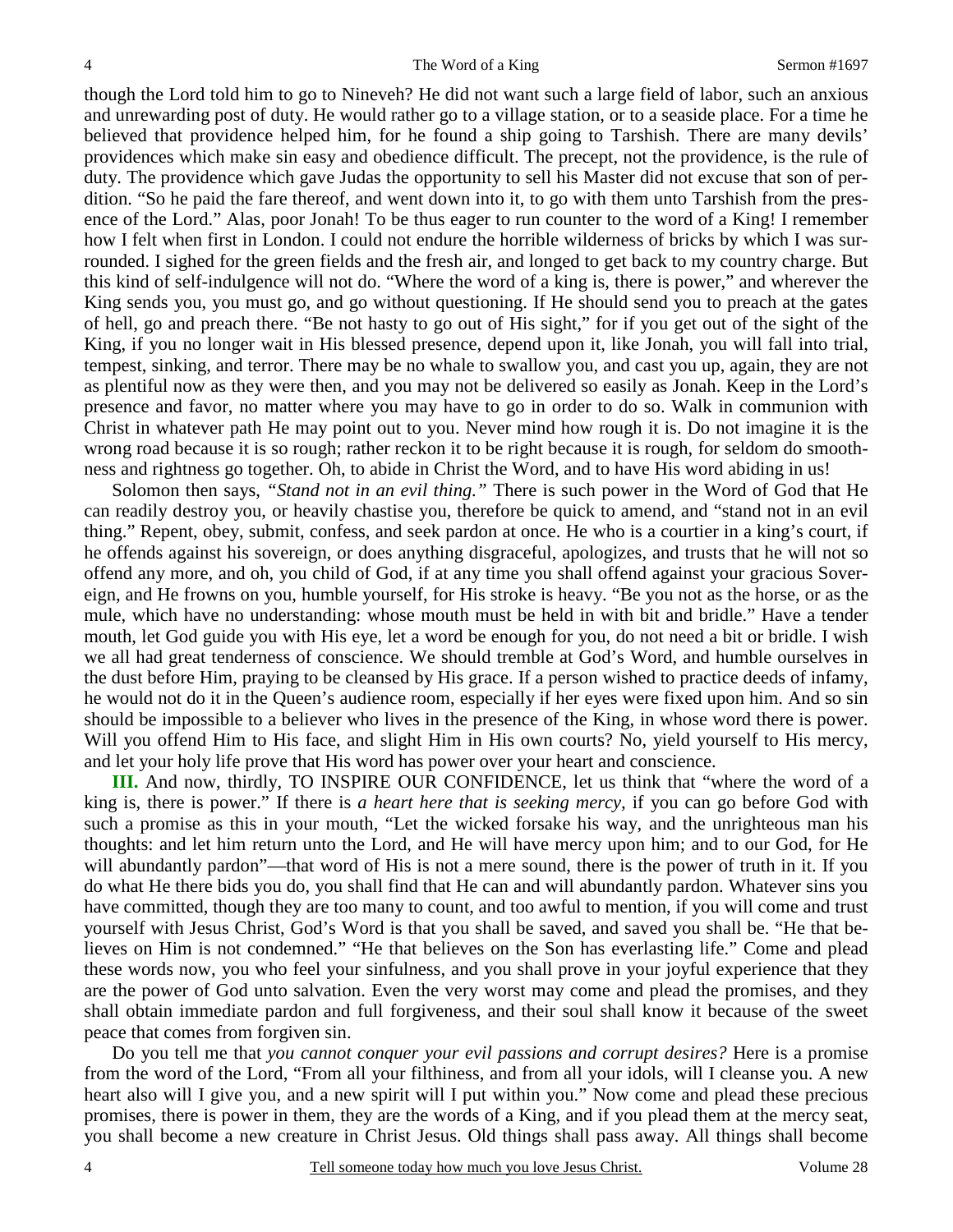new. When you get a promise from God, treat it as undoubted truth, and rely upon it as you do upon the promise of your father or your friend. There are men around you whose promises you never can believe, when they promise to pay you, you dare not regard it as an asset in business, for you are too sadly aware that you have a little bundle of their I O U's already, and you have had a view of their dishonored bills, and checks endorsed with "insufficient funds." But God's Word is not like that of false and fickle mortals. No charge of falsehood or failure can be brought against the God of truth. He has never broken His word yet, and He never will. Then, dear souls, if you need forgiveness of sin and renewal of heart, get the promise to that effect, and believe it with all your soul, and as sure as it is the word of a King you shall be washed in the blood and in the water which flowed from the wounded side of the crucified Christ.

 And you Christian people, are there any of you who are struggling at this time with *a remaining corruption which you cannot conquer?* Now come and lay hold of the promise that you shall overcome, and plead it before the mercy seat. If you do but get any promise of God suited to your case, make quick use of it, for there is power in it. It is the word of a King! Mr. Durham, the writer of ancient and precious comments upon Solomon's Song and the Revelation, when dying, was somewhat distressed in mind, and said to a friend who was standing by his bedside, "Out of all the Scriptures there is not one text that yields me comfort, save only one, and that is one that I have often held out to perishing sinners, little thinking I should have to cling to it myself—'him that comes unto Me I will in no wise cast out.' Brother So-and-So, do you think that this is strong enough to bear my weight now?" "Yes," his friend replied, "and to bear the weight of ten thousand times ten thousand if they rest upon it." What was said of that text is true of every other Word of God. The promise of the Lord will bear the weight of sin and justice, life and death, judgment and hell. Lean your whole weight on the word, and you shall find it to be like Mount Zion, which cannot be removed, but abides forever. For my own part, I have no shadow of a hope but in the word of the Lord. His Spirit has delivered me from all reliance upon duties, or feelings, or experiences. The word of the Lord is the life of my soul. In the words of King Jesus there is power to save you, to renew you, to pardon you, to preserve you, to sanctify you, and to perfect you. If you have hold on the promises, they will hold you for time and eternity too.

 Then, also, *are there any of you in great trouble?* I cannot know all your cases, but if any one of you has a trial which you could not tell, or a trouble, which if you did tell it, nobody could help you out of, go and spread it before the Lord. Remember His word, "Many are the afflictions of the righteous: but the Lord delivers him out of them all." Go and tell Him that He has thus spoken, and that He has therein pledged Himself to deliver you out of all afflictions, and be sure of this, He will be as good as His word.

*Do you expect to die soon?* Are you somewhat distressed because sickness is undermining your constitution? Be not afraid, for His Spirit teaches you to sing, "Yes, though I walk through the valley of the shadow of death, I will fear no evil: for You are with me; Your rod and Your staff they comfort me." Go and tell the Lord of His own word, and you will look forward to death without fear, singing—

> *"Knowing as I am known, How shall I love that word, And oft repeat before the throne, 'Forever with the Lord!' That resurrection word, That shout of victory, Once more, 'Forever with the Lord!' Amen—so let it be!"*

Brethren, one more point is gained concerning the fear of death when we remember that it is the voice of a King which will recall our bodies from the grave, and "where the word of a king is, there is power." Do we ask mournfully as we survey the graveyard, "Can these dry bones live?" We are not slow to answer with assurance of faith. He that brought again from the dead our Lord Jesus, that great Shepherd of the sheep, will also bring forth from their sepulchers all His sheep. "If the Spirit of Him that raised up Jesus from the dead dwells in you, He that raised up Christ from the dead shall also quicken your mortal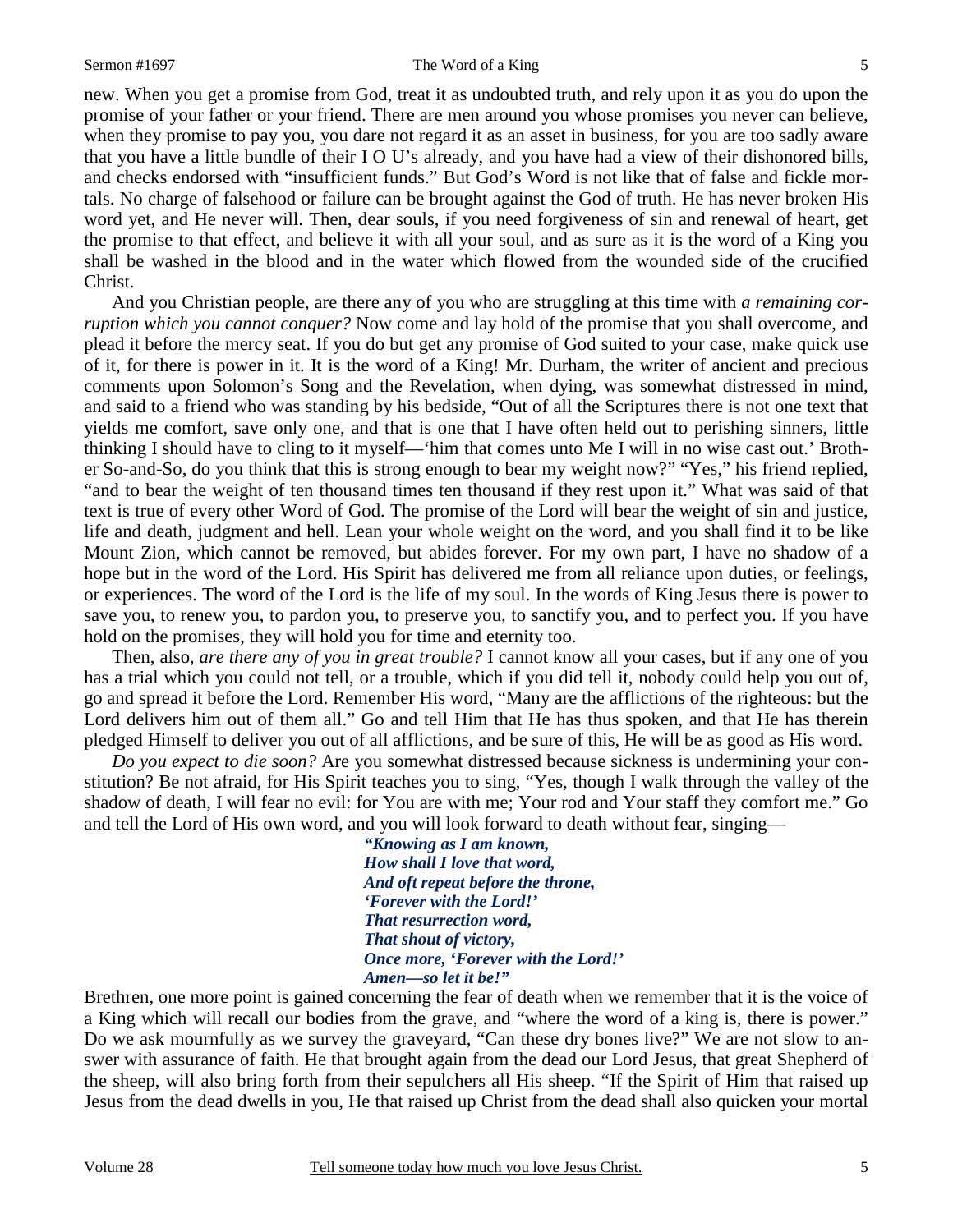bodies by His Spirit that dwells in you." We do not doubt this when we remember that with the trumpet of the archangel shall also be heard the voice of God, which voice shall speak the word omnipotent—

> *"Break from His throne, illustrious morn! Attend, O earth, His sovereign word! Restore the saint, a glorious form He must ascend to meet his Lord."*

**IV.** Fourthly, I am coming to my last point, on which I shall crave a little time, and here I intend to address myself to all people of God who are associated in church fellowship, and striving to do the Lord's service, and to you who will be so associated here. My text is to be used TO DIRECT YOUR EFFORTS. You need power; not the power of money, or mind, or influence, or numbers, but "power from on high." All other power may be desirable, but this power is indispensable. Spiritual work can only be done by spiritual power. I counsel you in order to get spiritual power in all that you do to keep the King's commandment, for "where the word of a king is, there is power." Lay not a stone of your spiritual church without His overseeing. Do all things according as He has ordained. Regard Him as the wise Master Builder, and be all of you under the command of His word. The day comes when much that has been built shall be destroyed, for the fire will try every man's work of what sort it is. It is very easy to heap up a church with wood, hay, and stubble, which the fire will soon destroy, and it is very difficult work to build one up with gold, silver, and precious stones, for these are rare materials, and must be diligently sought for, laboriously prepared, and carefully guarded. The materials that will stand the fire of temptation, trial, death, and the like, are not to be brought together by any word but the word of the Lord, but these alone are worth having. I had sooner have half-a-dozen Christian people, truly spiritual and obedient to the word of the Lord in all things, than I would have half-a-dozen thousands, of nominal Christians, who neither care about the word, nor the King. If you need power, keep the King's commandment, keep close to them in all things, and make it the Law of your house and the slogan of your flag. Wherein you go beyond the word, you go beyond the power, and wherein you stop short of the word, you also stop short of the power. In the King's word there *is* power, and you will have power as long as you keep to it. But real power is nowhere else to be found. Let us take care that we do not look elsewhere for power, for that will be leaving the fountain of living waters to hew out for ourselves broken cisterns which hold no water. I fear that some Christian people have been looking in many other directions for the power which can only be found in the word of the King. At one time we were told that power lay in an educated ministry. People said, "We must have a minister who knows Greek and Latin. You cannot save souls unless you are familiar with the heathen classics." This superstition has suffered many a blow from the manifest successes of those whose only language is the grand Old Saxon. Then the cry was, "Well, really, we do not need these men of education, we need fluent speakers, men who can tell a great many anecdotes and stories, these are men of power." I hope we shall outgrow this delusion also. The Lord works by either of these classes of men, or by others who have not the qualifications of either of them, or by another sort of men, or 50 sorts of men, so long as they keep to the word of the King, in which there is power. There is power in the gospel if it is preached by a man utterly without education; unlearned men have done great things by the power of the word. The polished doctor of divinity has been equally useful when he has kept to his Master's word. But if either of these has forgotten to make Christ's word first and last, the preaching, has been alike powerless, whether uttered by the illiterate or the profound.

 Others have thought it necessary, in order to have power among the masses (that is the hypocritical phrase), that there should be fine music. An organ is nowadays thought to be the power of God, and a choir is a fine substitute for the Holy Spirit. They have tried that kind of thing in America, where solos and quartets enable singing men and singing women to divide their services between the church and the theater. Some churches have paid more attention to the choir than to the preaching. I do not believe in it. If God had meant people to be converted in that way, He would have sent them a command to attend the music halls and operas, for there they will get far better music than we can hope to give them. If there are charms in music to change the souls of men from sin to holiness, and if the preaching of the gospel will not do it, let us have done with Peter and Paul, with Chalmers and with Chrysostom, and let us exalt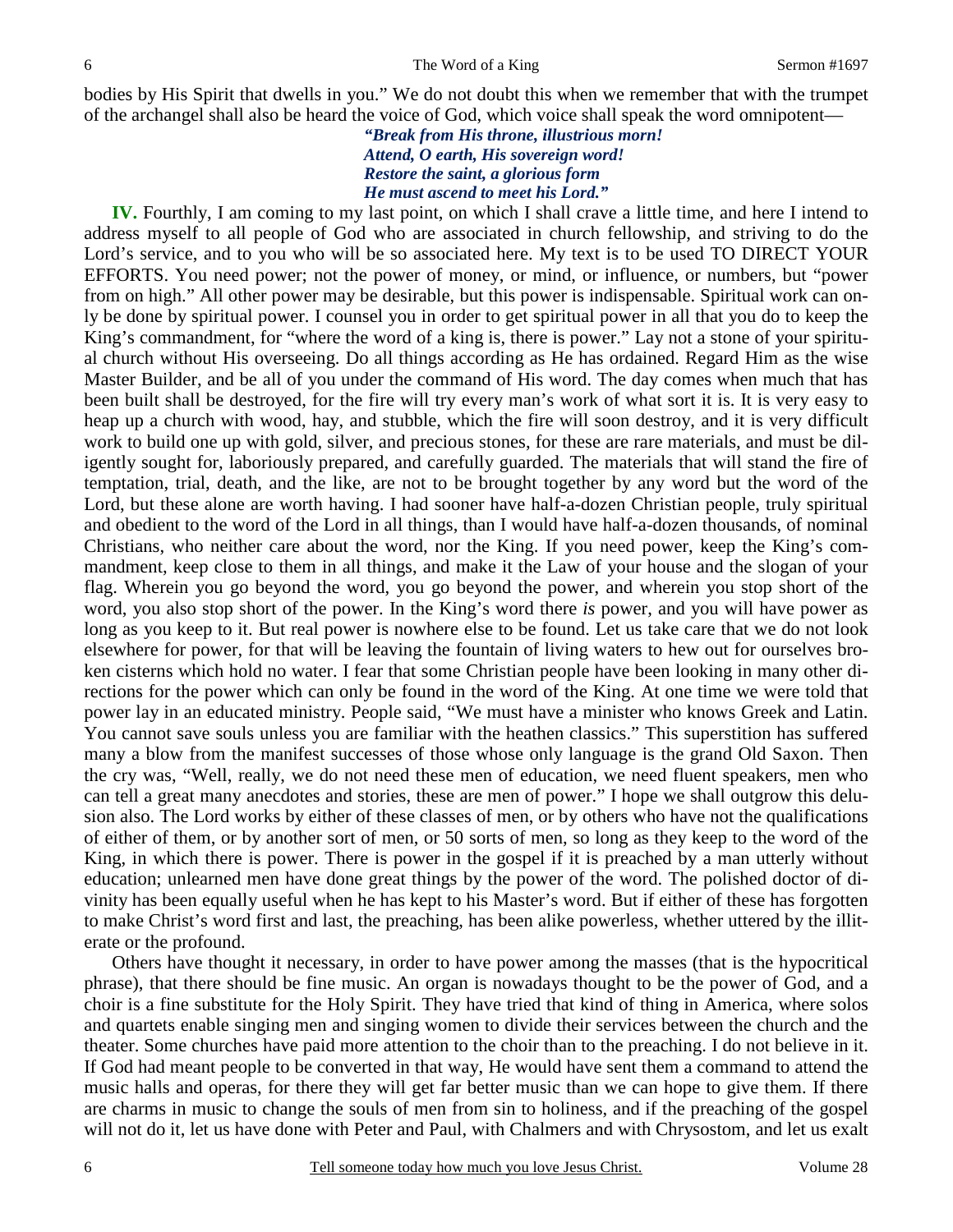Mozart and Handel into their places, and let the great singers of the day take the places of the pleaders for the Lord. Even this would not content the maniacs of this age, for with the music room they crave the flippancy of the theater. Combine with philosophy the sweet flowers of oratory and those of Covent Garden, adding thereto the man-millinery and baubles of Rome, and then you can exclaim, with the idolaters of old, "These are your gods, O Israel." Men are now looking for omnipotence in toys. But *we* do not believe it. We come back to this, "Where the word of a king is, there is power," and while we are prepared to admit that all and everything that has to do with us can be the vehicle of spiritual power if God so wills, we are more than ever convinced that God has spiritual power to give by His word alone. We must keep to the King's word if we desire to have this spiritual power for the Lord's work.

 Whatever you find in Scripture to be the command of the King, follow it, though it leads you into a course that is difficult for the flesh to bear. I mean a path of singular spirituality, and nonconformity to the world. Remember that, after all, the truth may be with the half-dozen, and not with the million. Christ's power may be with the handful as it was at Pentecost, when the power came down upon the despised disciples and not upon the chief priests and scribes, though they had the sway in religious matters.

*If we want to win souls for Christ* we must use the Word of God to do it. Other forms of good work languish unless the gospel is joined with them. Set about reforming, civilizing, and elevating the people, and you will lose your time unless you evangelize them. The total abstinence movement is good, and I would that all would aid it, but it effects little unless the gospel furnishes the motive and the force. It will win its way in proportion as it is carried on in subordination to the gospel, and is viewed as a means to reach a still higher end. The rod works no wonder till Moses grasps it, and moral teaching has small force till Jesus operates by it. Those who doubt the power of the gospel, and leave it for other forms of hopeful good, leave strength for weakness, omnipotence for insufficiency. More and more I am persuaded that it is where the word of a King is that there is power, and all the rest is feebleness until that word has infused might into it. Everyone must buy his own experience, but mine goes to prove to me that the direct and downright preaching of the gospel is the most profitable work which I ever engage in. It brings more glory to God and good to men than all lecturing and addressing upon moral subjects. I should always, if I were a farmer, like to sow that seed which would bring me the best return for my labor. Preaching the gospel is the most paying thing in the world. It is remunerative in the very highest sense. May your minister stick to the gospel, the old-fashioned gospel, and preach nothing else but Jesus Christ and Him crucified. If people will not hear *that,* do not let them hear anything at all. It is better to be silent than to preach anything else. Paul said, and I will say the same, "I determined not to know anything among you, save Jesus Christ, and Him crucified."

 Then again, if you need power, *you must use this word in pleading*. If your work here is to be a success, there must be much praying, everything in God's house is to be done with prayer. Give me a praying people, and I shall have a powerful people. The word of the King is that which gives power to our prayers. I have been requested to preach, in certain places, and I have replied that I could not go. In a little time I have received a letter to remind me that, two years before I promised to go. This altered the case. I had no choice. I *must* go, whether I could or not, for my word was pledged to it. So, if you can go to the Lord with His pledged word and say, "Lord, You have said it, You must do it," He will be true to His word to you, for there is power in the word of a king.

 There is power in *accepting that word,* in getting it into you, or receiving it. You will never keep the truth till you have received this word of a King into your spiritual being, and absorbed it into your spiritual nature. Oh, that you might every one of you eat the word, live on it, and make it your daily food!

 And then, there is power in the *practicing of it*. Where there is life through the King's word, it will be a strong life. The sinner's life is a feeble life, but an obedient life, an earnest Christian life, a life of strength. Even those who hate it and abhor it cannot help feeling that there is a strange influence about it which they cannot explain, and they must respect it.

 You will see its power in this place. I know you will see it, for you are resolved, in God's strength that it shall be so. You will see its power *to fill the place*. There is nothing as attractive as the gospel of Christ. If you were to give a man the Tabernacle at Newington, and say to him, "There, you may lecture